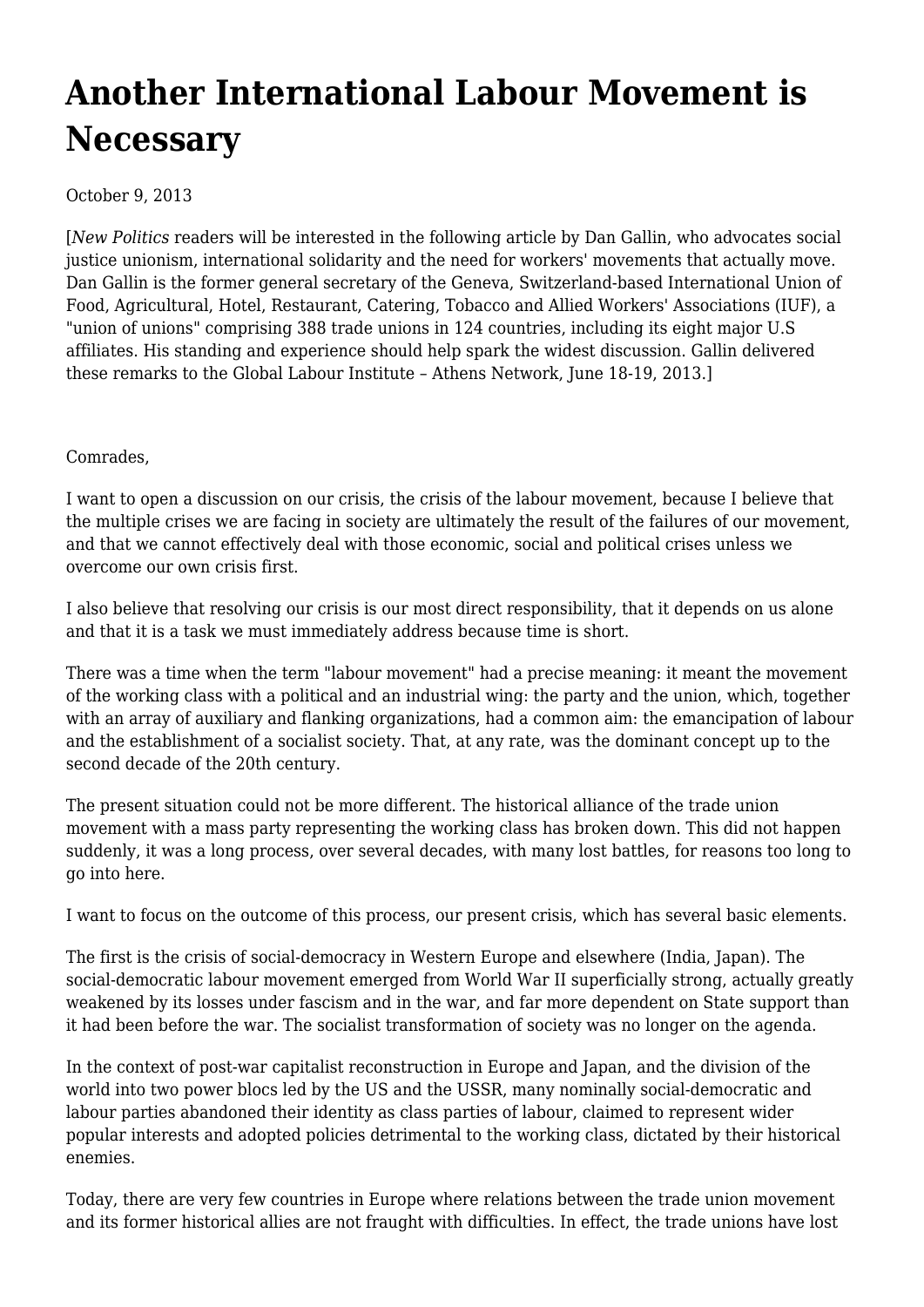their political allies.

The second element is the loss of our periphery. The historical labour movement had created a powerful network of auxiliary organizations, covering most aspects of social life: culture, education, social protection, human rights, equality, a workers' press, even military self-defence. These were meant to be the building blocs of an alternative society.

Much of this was lost in the post-war period, where unions retreated to what they believed to be their core business: collective bargaining, leaving society to the State. Because the State, by its nature, cannot substitute itself to society, other social movements have occupied the space left vacant by the labour movement. In that sense, these social movements are the illegitimate children of the labour movement. We need to recognize them as our own.

The third element is the hugely destructive impact of Stalinism. Russia had three or four years of revolution, followed by seventy years of counter-revolution. The countries of Eastern and Central Europe occupied by Russia at the end of World War II had forty years of Stalinism. Hundreds of thousands socialists, anarchists, syndicalists, dissident communists perished in the "purges" and in the labour camps of that regime, or were assassinated elsewhere in the world, our best people. Together with them the memory of what had been the labour movement in one fifth of the world was obliterated.

Worse yet: Stalinism corrupted and discredited the very concept of socialism, not least with the help of the conservative propaganda. Both sides colluded in this operation, the Soviet side, with its selfdescribed "socialist countries", seeking to legitimise its system as an embodiment of historical socialism, and the conservative side, totally agreeing that the so-called "socialist countries" were indeed socialist, rather than the opposite of everything socialism had ever stood for, seeking to discredit the concept of socialism by equating it with Soviet reality.

When that regime finally collapsed under its own weight, without any workers anywhere rising in its defence, on the contrary, it left a bureaucratic ruling class recycled as a new capitalist class, as corrupt and lawless as it had ever been, and it also left a weak and disoriented labour movement, trying to find its bearings with difficulty, against enormous odds.

Before I leave this survey of the wreckage of the political movements that claimed to represent labour, I should also recall that there have always been dissidents, independent socialists, revolutionary syndicalists, who resisted. There were not many of us, but we fought and lived to fight another day, and that day is today.

I believe that we know what we now have to do. The issues are at the same time ideological, political and organizational.

Firstly: today's labour movement is essentially the trade union movement, that is what we have and that has to be our starting point. We have lost to a large extent our traditional political allies, but the trade union movement needs a political dimension. Everything we do is political.

We therefore must recover the politics which are naturally ours, taking as the sole point of departure the interests of our members, which are also the general interests of society.

Socialism remains our goal but, instructed by experience, we know that the meaning of socialism must be radical democracy: real power, democratically exercised, by real people, at every level, not by any substitutes, no vanguard parties, no so-called "progressive" authoritarians. We welcome all reliable political allies, but we cannot delegate the fight for the emancipation of labour to anyone else.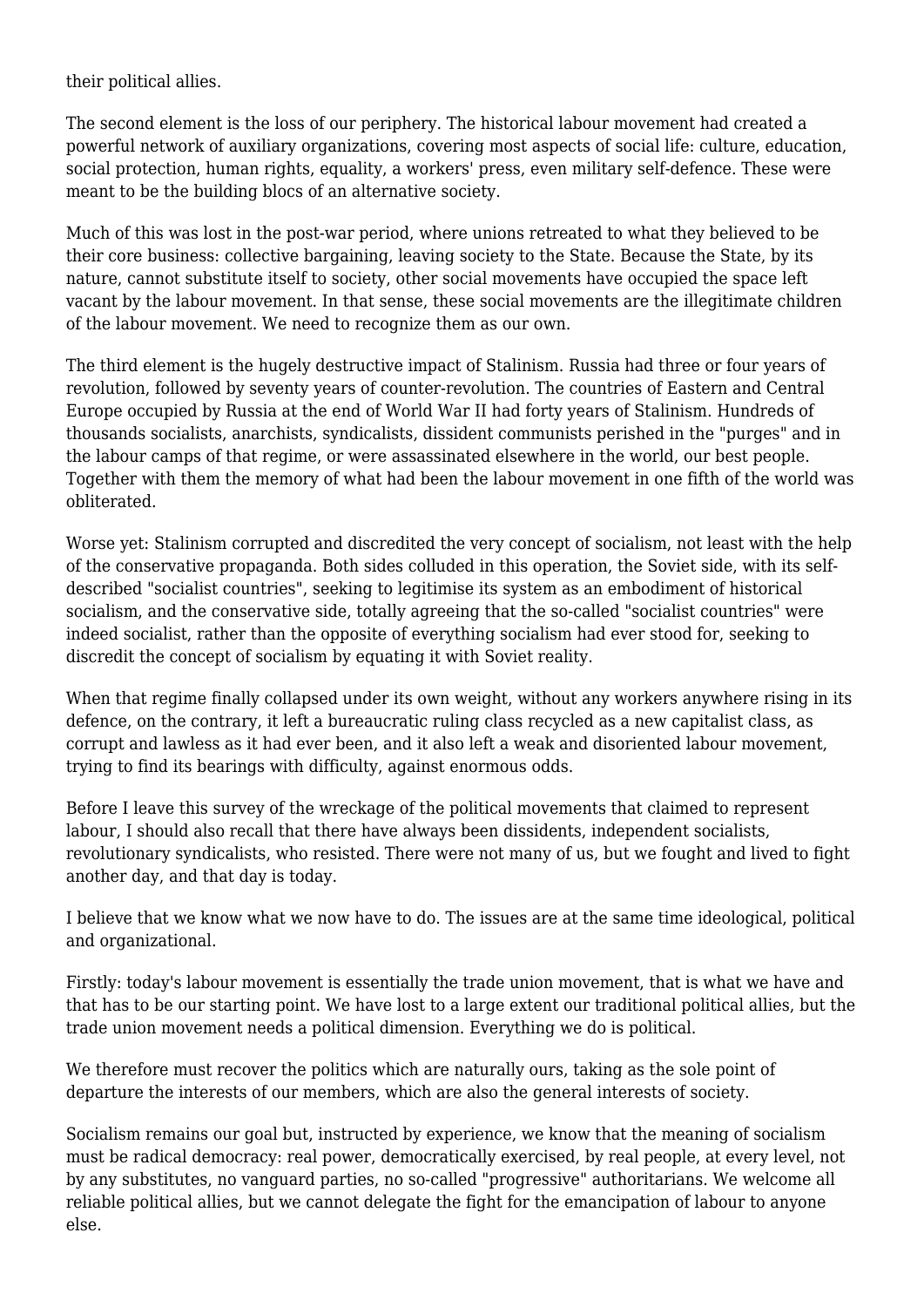As a socialist, I would not want my party to control any trade unions. As socialists, our role should be to support the independent organizations of the working class, controlled by their members.

As socialists, we must also break with all forms of sectarianism. Those of us who are Marxists will remember what the Manifesto said: "The Communists do not form a separate party opposed to other working-class parties. They have no interest separate and apart from those of the proletariat as a whole. They do not set up any sectarian principles of their own, by which they shape and mould the proletarian movement."

Too much damage has already been done by those who place the interests of their party or their sect above the interests of the movement. They need to be left to their own isolation.

As a trade union movement, we must break with the ideology of "social partnership", which has long since been abandoned by our ruling classes. We have no "social partners", what we have is social counterparts, and that is not the same thing. Rather than lamenting the demise of "social partnership" and "social dialogue", we need to rebuild power relationships in our favour wherever possible by all means available to us.

Secondly, we need to respond to the changes in the nature of work and to reconstruct the identity of our class, the working class. In today's world, a majority of workers are in unstable, precarious, informal forms of employment, and unemployed for much of their working lives. Many are immigrants. All of them are part of our class.

Unions must develop effective structures to organize these workers. We must move beyond a narrow definition of the interests of our members and move towards class responses in new organisational forms and renewed organisations, reflecting the long-term general interest of our members and of society.

This is also an ideological and political task because it requires an inclusive approach to what we believe the working class to be and to the unions as a social movement.

Thirdly, and in the same order of ideas: we need to remain aware that women represent a huge proportion of the as yet unorganised working class, with enormous reserves of energy and courage, much of it still untapped and dormant. Despite some progress, the trade union movement remains heavily male dominated. Without a proactive policy of integrating women workers all the way to the top leadership level we deprive ourselves of an essential resource and are left fighting with one hand tied to our back.

Fourthly, there is an issue of structure. Greece, a small country like my own, has some 150 trade unions, between GSEE and ADEDY. That is far too many. Far too many general secretaries. As long as this structure dominates, it will be impossible to create a movement supported by its members alone, without State subsidies collected through taxes. What, today, is to stop the State from shutting you down, like they shut down your television, or your public hospitals?

Yours will remain a fragile and vulnerable movement unless it becomes the means through which the workers collectively rise and exercise their power. Power is not demonstrated by the ability to call 24-hour strikes. Power is demonstrated when the capitalists lose control over the State.

Comrades:

The European labour movement is today the target of an onslaught not experienced since the 1930s. This is not a passing phase. There will not be a return to what was considered normal social relations in the thirty years after the war. The project of contemporary capitalism is the destruction